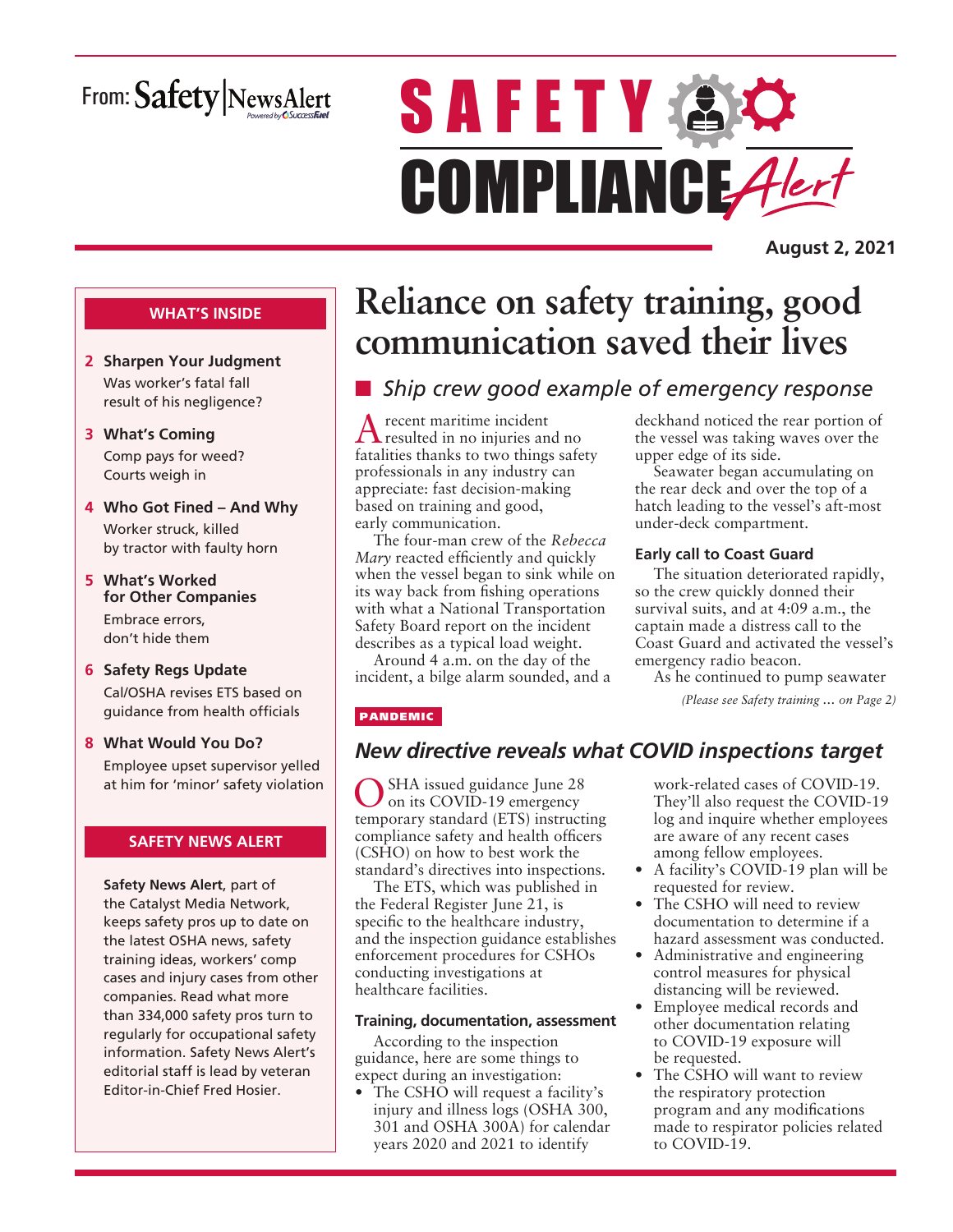# **E m p l o y ee c o m p l a i n t s**

#### WHISTLEBLOWER

# **Employer to pay \$222K to fired worker**

OSHA ordered a Florida-based transportation company to pay almost \$222,000 in back wages and damages to a worker who was allegedly fired for reporting safety concerns.

The agency says CSX Transportation violated the Federal Railroad Safety Act after it allegedly fired the worker in December 2019 for reporting safety issues.

CSX was ordered to pay the employee \$71,976 in back wages, interest and damages and another \$150,000 in punitive damages, according to the Department of Labor.

#### **History of retaliation**

No details were provided on what the employee's safety concerns were, but a DOL news release does point to CSX demonstrating a pattern of retaliation against employees who report safety issues.

This recent investigation "is the latest example of CSX retaliating against workers for reporting safety



**EDITOR-IN-CHIEF: MERRIELL MOYER** mmoyer@SafetyNewsAlert.com

EDITOR: BRIAN BINGAMAN MANAGING EDITOR: FRED HOSIER PRODUCTION EDITOR: P.J. FRONZEO EDITORIAL DIRECTOR: CURT BROWN

*Safety Compliance Alert* (ISSN 1077-9787), August 2, 2021, Vol. 28 No. 623, is published semimonthly except once in December (23 times a year).

This publication is designed to provide accurate and authoritative information in regard to the subject matter covered. It is sold with the understanding that the publisher is not engaged in rendering legal, accounting, or other professional services. If legal or other expert assistance is required, the services of a competent professional should be sought. — From a declaration of principles jointly adopted by a committee of the American Bar Association and a committee of publishers.

**Copyright © 2021** Safety | News Alert. Please respect our copyright: Reproduction of this material is prohibited without prior permission. All rights reserved in all countries.

concerns," with OSHA ordering CSX in October 2020 to reinstate an employee who reported an unsafe customer gate and a work-related injury.

CSX was also ordered to pay more than \$95,000 in back wages and \$75,000 in punitive damages following that investigation.

Similar investigations and penalties occurred in 2010 and 2016 as well.

# *Safety training …*

*(continued from Page 1)*

from the rear areas of the vessel, the captain also provided radio updates to the U.S. Coast Guard.

#### **Life raft deflates**

Just after 5 a.m., realizing the ship could not be saved, the crew tied an inflatable life raft to the vessel's port side handrail and threw its canister overboard. This was the best location to perform deployment of the life raft, the NTSB report states.

The raft inflated successfully, but the *Rebecca May* rolled over in that direction as it sank and punctured the inflatable raft, instantly deflating it.

This forced the crew to jump into the water in their survival suits where they locked arms and waited for the Coast Guard rescue helicopter, which arrived at 5:07 a.m.

This is the type of response you want to see from employees during emergency situations, no matter what industry you may work in.

The crew members:

- reacted appropriately to the initial alarm
- communicated to one another about the changing situation while following procedures in attempting to save company property
- called for emergency services early as a precautionary measure
- donned appropriate PPE in the form of their survival suits as soon as they realized it was needed, and
- continued to rely on their training to adapt to changing circumstances in the form of their life raft deflating.

### *S h a r p e n y o u r j u d g m e n t*

*This feature provides a framework for decision making that helps keep you and your company out of trouble. It describes a recent legal conflict and lets you judge the outcome.*

#### **NORKER'S FATAL FALL RESULT OF HIS NEGLIGENCE?**

"I'm still trying to get over it," Safety Manager Pete Travers said.

"I know, Pete," company attorney John Jenkins said. "And I hate to bring it up, but OSHA is citing us over Frank's incident, and I need to know what happened."

"I still can't believe he's gone," Pete said.

#### **'He forgot to put his harness on'**

"Frank was working on the upper floors of a building that was being built," Pete said. "His job was to install floor covers over the many openings scattered throughout those floors.

"It was a task he'd performed many times over the years, so he knew what he was doing, and he knew the safety precautions he should take," Pete continued.

"And let me tell you, Frank never worked without fall safety. Ever. He always worked safely," Pete added. "I never had to write him up once. That's why it's strange he didn't have his harness on that day."

"You mentioned he received a phone call," John said.

"Yeah, some of the crew said he got a phone call from his wife during break, and it sounded like they argued," Pete explained. "Then after break, he went back up on the upper floors, didn't put his harness on and wound up falling to his death through one of the floor holes."

"It seems like Frank was distracted and forgot to put his harness back on, so we can fight this," John said.

Pete's company fought the citation. Did it win?

**n** *Make your decision, then please turn to Page 6 for the ruling.*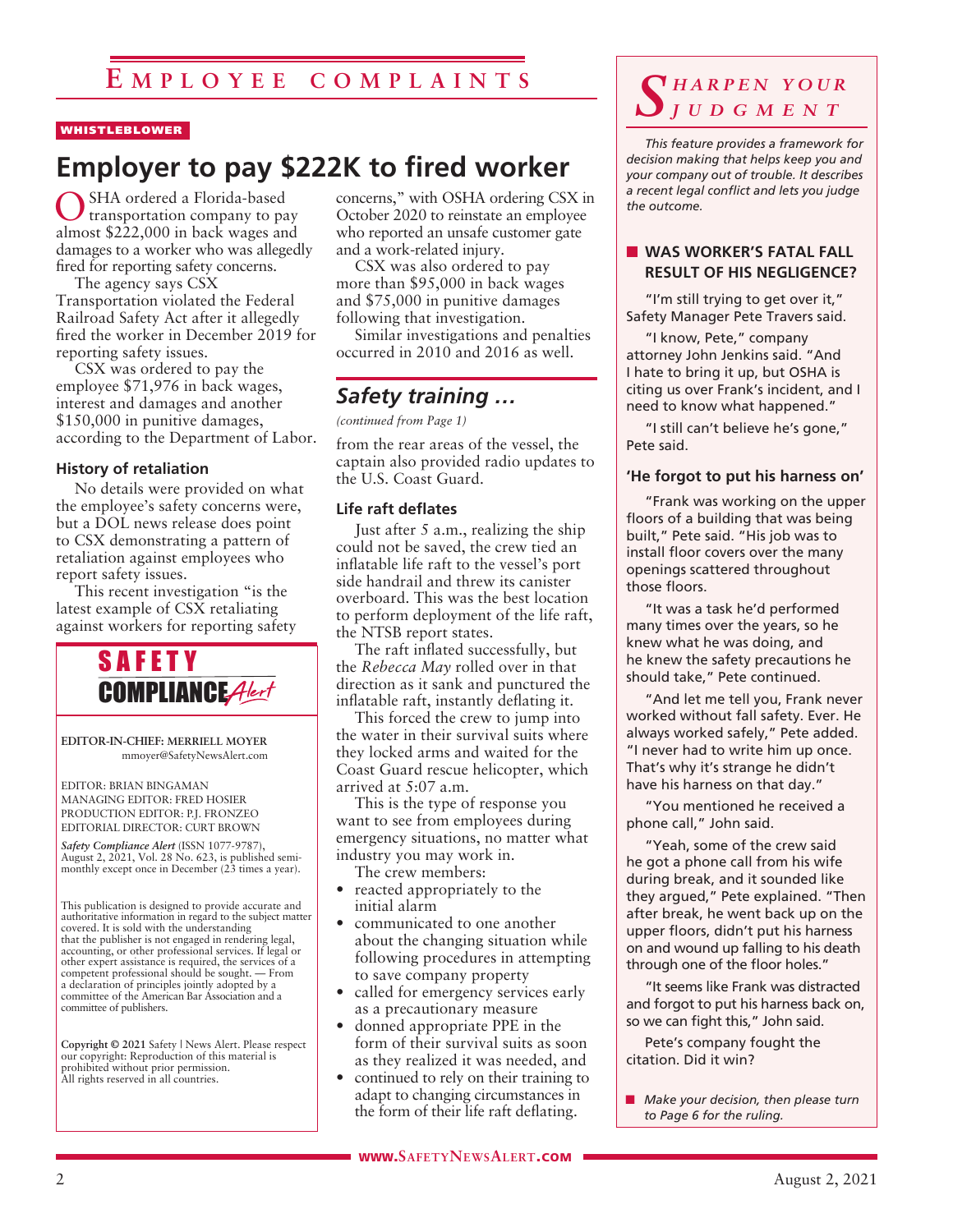#### STATE LAWS

# **Comp pays for weed? Courts weigh in**

 $\blacksquare$  MEDICAL MARIJUANA REIMBURSABLE? THE ANSWER IS A BIT HAZY

I through workers' compensation s medical marijuana reimbursable benefits? Courts in some states say yes, while others says no.

Here's what we know so far:

#### **Courts ruling for reimbursement**

The New Jersey Supreme Court ruled in April that an employer can be ordered to reimburse a claimant for reasonable costs related to medical marijuana that's part of a workers' compensation treatment, according to a report from the National Council on Compensation Insurance (NCCI).

In March, the New Hampshire Supreme Court ruled in the *Appeal of Andrew Panaggio* case that reimbursing a medical marijuana user for the drug in a work-related injury case is not impossible under the federal Controlled Substances Act (CSA) nor does the act of reimbursement thwart the purposes and objectives of federal law.

Likewise, a New York appeals court found in February that

reimbursement for medical marijuana in no way subverts the principal purposes of the CSA in combating drug abuse, particularly in the *Matter of Quigley v. Village of E. Aurora*, which involves a police officer who was authorized to use the drug to treat his chronic pain and reduce his reliance on opiates.

#### **These courts ruled against it**

In October 2020, the Massachusetts Supreme Judicial Court upheld the denial of a worker's claim because the state's medical marijuana law clearly states "nothing in this law requires any health insurance provider ... to reimburse any person for the expenses of the medical use of marijuana."

However, the court acknowledged there was no clear federal guidance on this situation, calling it a "hazy thicket" at best.

The Arkansas Workers' Compensation Commission ruled in June 2021 that workers' compensation insurers aren't required to reimburse for marijuana as a medical treatment, according to the NCCI report.

#### SUMMER HAZARDS

#### *Extreme heat + out-of-shape workers = major risk*

Heat stress is always a concern during the summer months, and this year is no different. Actually, it may be a little worse in 2021 with record-breaking, triple-digit temps already afflicting some western states.

#### **NIOSH recommendations**

To make matters worse, employees who have been in quarantine for months thanks to the COVID-19 pandemic may be returning to work out of shape and certainly not acclimated to the summer heat.

Further, while mask mandates may be lifting around the country, some workplaces may still require them for a variety of reasons.

Wearing a mask is like wearing

a scarf in winter – the cloth keeps body heat close, which is something you don't really need or want in extreme heat.

One thing law firm Seyfarth Shaw recommends to help employers with keeping workers safe in extreme heat is reviewing the National Institute for Occupational Safety and Health (NIOSH) webpage on heat stress, which offers guidance on:

- acclimatization
- how to spot heat-related illnesses
- how to limit the heat burden when wearing PPE, and
- recommendations for controlling heat stress.

**Info:** *cdc.gov/niosh/topics/heatstress*

# **Trends To Watch**

*Watch what's happening in various states. Some actions indicate trends.*

#### **NOTHER STATE LEGALIZES RECREATIONAL MARIJUANA**

**Connecticut** Gov. Lamont signed legislation June 22 legalizing recreational marijuana use by adults, and with that comes some provisions that will affect employers.

Provisions affecting employers won't be in place until 2022, according to law firm Jackson Lewis.

For employers, the new law:

- allows drug-free workplaces with written policies prohibiting possession and use of marijuana, with some exceptions for medical marijuana users
- prohibits, with some exceptions, discharging or taking adverse action against employees because they use cannabis outside of the workplace, unless the employer has a disseminated policy, and
- allows adverse employment action based on positive marijuana drug test results when the employer has an established drug testing policy stating that positive test results will result in adverse employment action.

#### **N** OWNERS CHARGED WITH **COMP FRAUD AFTER INJURIES**

The co-owners of a **Pennsylvania** construction company were arrested on multiple criminal charges, including workers' compensation fraud, after two employees were seriously injured in falls at a Delaware jobsite.

Both employees, who were allegedly misclassified as contractors, were injured while working 20 feet off the ground with no fall PPE.

Brian McGarrity and Christopher Flanagan, owners of Mid Ulster Construction, were charged with fraud and related charges.

Flanagan and McGarrity were arraigned June 14 with bail set at \$200,000. A preliminary hearing was set for June 21.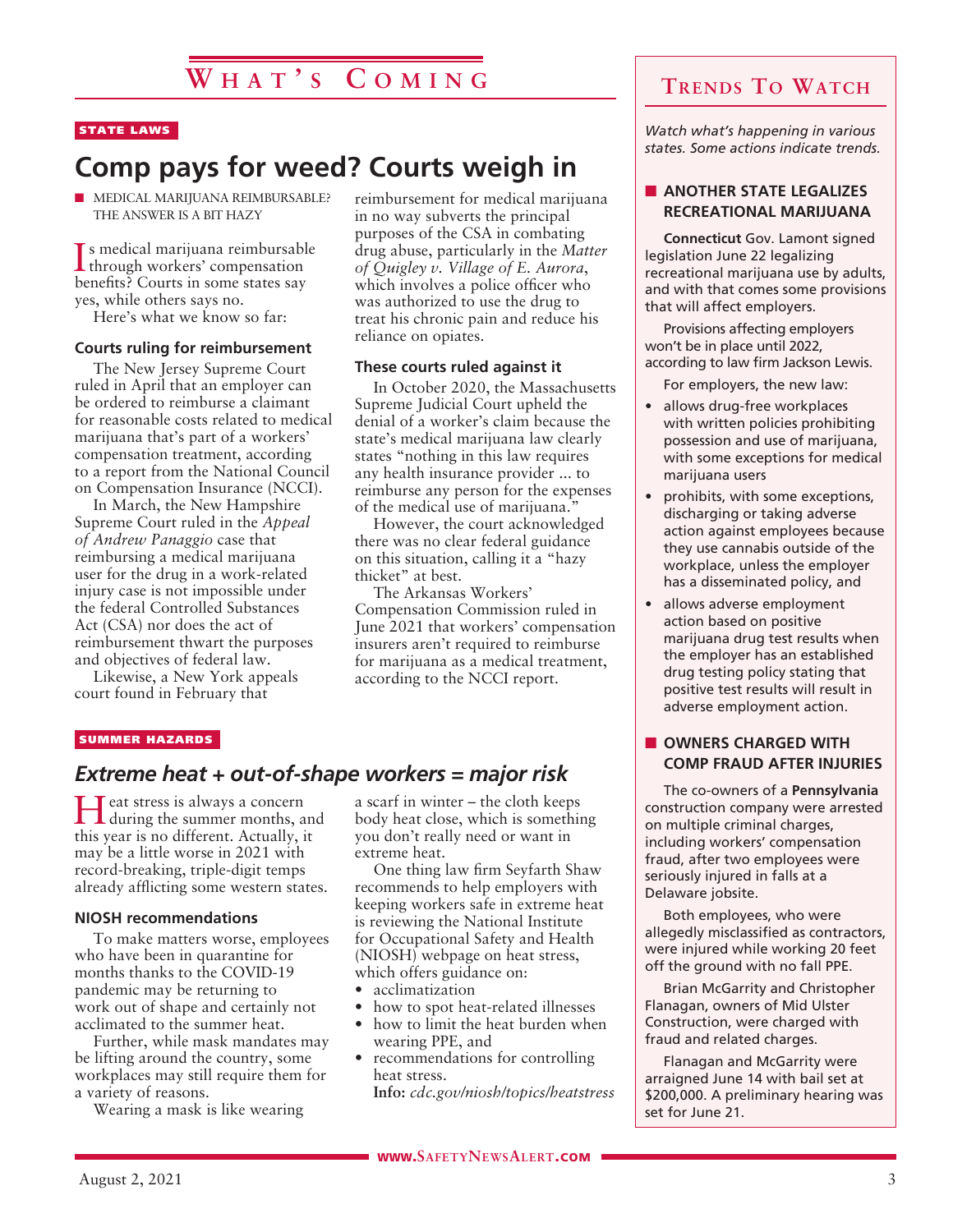# **Roundup of most recent OSHA citations**

*Go to* www.SafetyCompliance Alert.com/fines *for more OSHA fines and injury settlements.*

#### Worker struck, killed by tractor with faulty horn

Indiana OSHA cited a steel mill after a worker was struck and killed by a coil tractor.

Officials confirmed George Salinas, 71, was hit by the tractor, but an official cause of death wasn't immediately available, according to the *Chicago Tribune*.

Citation documents indicate a Royal Ram T600C/SP coil tractor was being operated without a functional horn and that the horn had been reported but not immediately repaired. **Fine:** \$21,000

**Company:** ArcelorMittal Indiana Harbor, East Chicago, IN

**Business:** Steel mill **Reasons for fine:**

*Three serious violations for failure to:*

- provide workplace free from recognized struck-by hazards that could cause death or serious physical harm
- take powered industrial truck found in need of repair out of service until restored to safe operating condition
- prevent powered industrial truck from being placed back in service despite non-operational horn

#### Worker injured in roof collapse: \$201K OSHA fine

OSHA cited a New Jersey roofing contractor after an employee suffered serious injuries when the roof he was working on collapsed, leading to fines totaling \$201,090.

Investigations at two worksites in Mahwah and Elmwood Park, NJ, resulted in willful and serious violations involving fall protection, ladder safety and head and eye protection.

**Fines:** \$91,866 (Mahwah); \$109,224 (Elmwood Park)

**Company:** Osman "Alex" Inestrosa doing business as Lifetime Contractor Corp., Trenton, NJ

**Business:** Roofing contractor **Reasons for fine:**

*Seven willful violations, including for failure to:*

- ensure employees wore protective helmets in areas where head injuries were possible
- provide employees with eye and face protection where eye and face injuries were possible
- ensure employees working six feet or more above lower levels were protected by guardrail, safety net or personal fall arrest systems
- ensure ladder side rails extended three feet above upper landing surface
- *Three serious violations for failure to:*
- keep scrap lumber with protruding nails clear from work area
- provide fire extinguishers within 50 feet of more than five gallons of flammable liquid
- ensure ladder side rails extended three feet above upper landing surface

#### 1 dead, 23 sick from COVID after company luncheon

OSHA cited an Illinois warehousing employer after one employee died from COVID-19 and 23 others tested positive for the virus following a luncheon in the facility's breakroom.

Inspectors allegedly found the company failed to take immediate steps to identify, inform, isolate and quarantine all of the potentially exposed employees.

The inspection revealed the company failed to follow its own internally developed controls for potential coronavirus exposure.

On Nov. 4, 2020, following discussions with local health officials, the facility closed. **Fine:** \$12,288

**Company:** Midwest Warehouse And Distribution System, Naperville, IL **Business:** Warehousing and storage **Reasons for fine:**

*One serious violation for failing to:*

• provide employment free from recognized COVID-19 exposure hazards likely to cause death or serious physical harm

#### Can deputy collect for PTSD after shooting incident?

A deputy sheriff filed a claim for post-traumatic stress disorder (PTSD) after a shooting incident. Can he collect?

- **What happened:** The deputy and his partner shot and killed a man who was threatening them with a shotgun during a welfare check. The man fell near the deputy, who watched him die. Later, the deputy filed a PTSD claim.
- **Company's reaction:** Your PTSD didn't come from extraordinary stress related to your job.
- **Decision:** He could collect. This incident wasn't the type that's part of a deputy's daily routine, nor was it the expected result of a welfare check, according to the court.
- **Cite:** *France v. Industrial Commission*, Arizona Supreme Court, No. CV-20-0068-PR, 3/2/21.

#### Object falls on worker after he cuts welds: Benefits?

A demolition worker was injured after heavy equipment fell on him when he cut the welds holding it up. Can he collect benefits?

- **What happened:** The worker cut the welds holding up a 200-pound fire damper, causing it to fall onto him. He sued his employer for failing to provide a safe means to support the damper.
- **Company's reaction:** Your injury was your fault for not using a scissor lift or scaffold as support.
- **Decision:** He could collect after an appeals court granted summary judgment in his favor. The court said there was no evidence the worker should have known to use a lift or scaffold instead of the method that caused the injury.
- **Cite:** *Mayorga v. 75 Plaza LLC*, NY Court of Appeals, No. 159760/16, 2/25/21.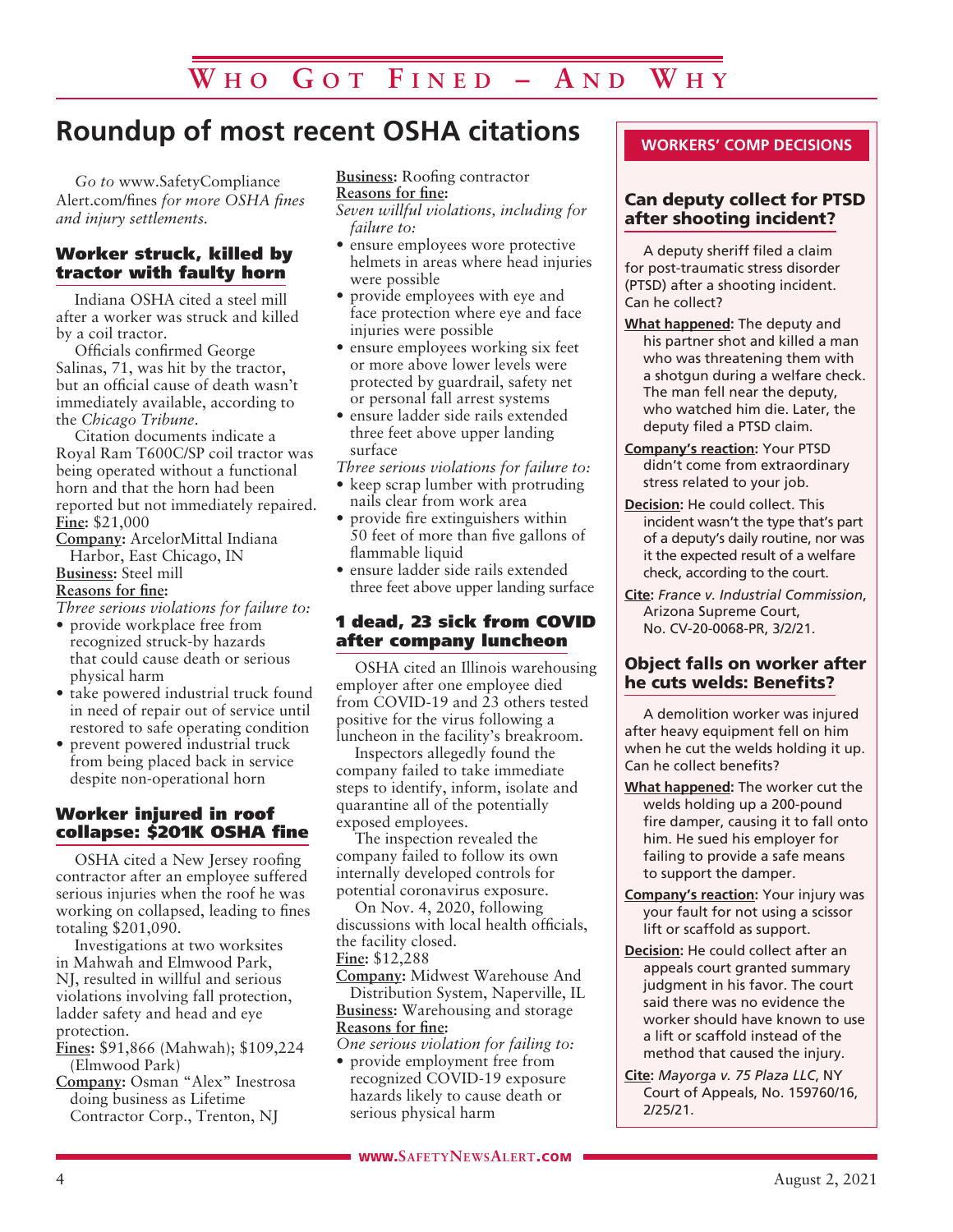#### REAL PROBLEMS, REAL SOLUTIONS

# **Embrace errors, don't hide them**

Have you ever run a red light that you honestly didn't see until the last moment?

What went through your mind in the moment immediately afterward?

You were probably embarrassed at what you'd just done.

What do you think when you see someone else run a red light?

When we find someone else has made a mistake, it's easier to point out what their error was.

We think we know how to fix the other person's error.

What if you thought differently when you saw someone else make a mistake?

#### **'I've been there'**

Instead of taking the shame route, what if you thought, *I know what you're going through. I've been there.*

What happens when someone makes a mistake in the workplace and we share that thought – *I've been there?*

If we share that with the person who made the mistake, we alleviate the shame and judgment.

And that opens the door for amazing workplace outcomes, both for the organization and the individual.

People fear admitting their mistakes mainly because they don't like confrontation or conflict.

If we take away the shame, employees can try things, fail, and then try again, making changes until they get it right.

That's why I share errors I've made instead of hiding them.

It's key to improving organizational performance.

*(From a presentation by Tim Page-Bottorff, Sr. Consultant, SafeStart, Belleville, ON, Canada, at the National Safety Council's Virtual Safety 202One)*

# *Taking the time to spot hidden hazards*

How many times have you heard someone say, "I've walked by that a thousand times and never noticed it?" It's because they're not actually

seeing what has been there the whole time.

As safety professionals, most of what we do relies on seeing. Our jobs are mostly about going and looking and seeing what's there in order to understand it and take action on what it is we're seeing.

But sometimes things become so familiar to us that we no longer really see them.

So how do we change these tendencies, not only for ourselves, but for workers who need to really see in order to stay safe?

#### **'Reading' what you see**

This is where visual literacy comes in.

Visual literacy is all about thinking about what we actually see, what does what we see mean and then figuring out what we can do about it.

In the safety world, that's what risk assessment and risk management is all about.

You see the hazard, you think about how to mitigate it and then you implement your plan to reduce the risk.

But hazards can be easy to miss, so what everyone needs to do is just slow down a little bit and take the time to really "read" what's being seen, in the same way a piece of art should be read.

You read what you see by taking in a scene's lines, shapes, colors, textures and space.

By analyzing each component independently, as you would a piece of art at a museum, you get a better understanding for what you're looking at.

And that could help workers spot a hazard they may not have seen otherwise.

*(Adapted from a presentation by Doug Pontsler and Glenn Murray, both of the Center of Visual Expertise, Toledo, OH, at Virtual AIHce EXP 2021)*

#### **TRAINING TIPS**

#### Time to remember the lowly manual pallet jack

When it comes to warehouses and equipment safety, the first thing that typically comes to mind is forklifts.

However, safety pros know they can't forget about the other staple of warehouse equipment, the manual pallet jack.

Manual pallet jacks are used by truck drivers and material handlers alike to move heavy pallets of freight on docks and inside trailers.

Because pallet jacks are easy to use and don't usually require special training to use, it can be easy to forget their use could lead to injuries, according to Washington State Department of Labor & Industry.

Before using a manual pallet jack, employees should:

- inspect the pallet jack before each use to make sure it's functional
- look for uneven floor surfaces, damaged dock plates and open dock edges that could destabilize a load, and
- always follow rules for safe equipment use.

#### Same-level falls can lead to traumatic injuries

When workers think about fall injuries, they probably think about how life changing a fall from heights could be.

But slipping and falling on the same level can be just as disastrous.

Take for example, a recent court case involving a teacher who fell and hit her head during a diabetic episode.

She hit her head on a desk, then on the floor, causing a host of injuries, including total loss of smell, dental and facial trauma, tinnitus, neck and shoulder pain, vertigo and post-concussion syndrome.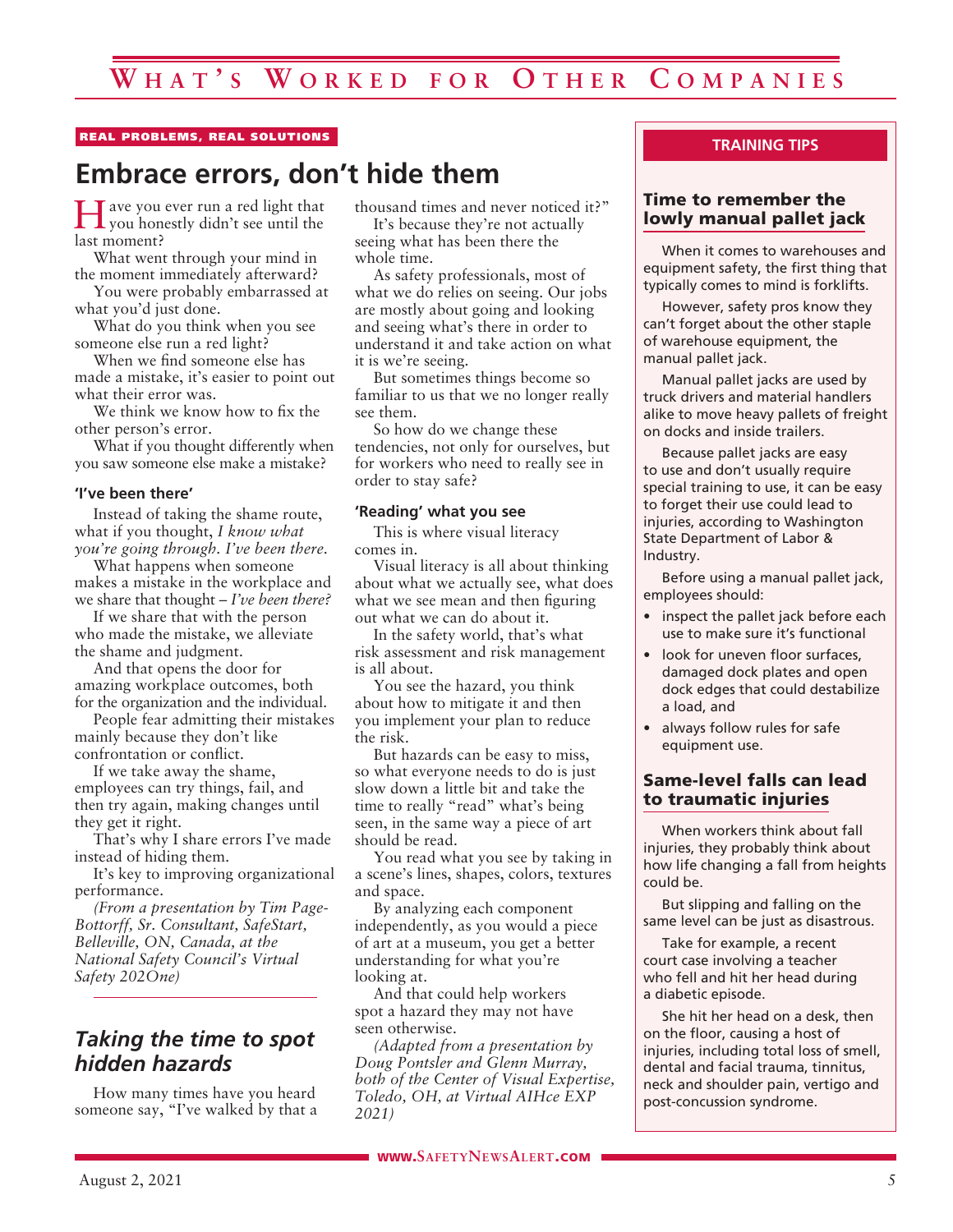#### REVISED STANDARD

# **Cal/OSHA revises ETS based on guidance from health officials**

alifornia adopted a revised COVID-19 emergency temporary standard (ETS) June 17 based on guidance received from the state's Department of Public Health and the increased number of vaccinated individuals.

Governor Gavin Newsom signed an executive order enabling these new revisions to take effect immediately.

#### **What's new**

Revisions include:

- Fully vaccinated employees do not need to be offered testing or excluded from work after close contact unless they have COVID-19 symptoms.
- Fully vaccinated employees do not need to wear masks except in certain situations during outbreaks and in settings where health officials require everyone to wear them. However, employers must document the vaccination status of fully vaccinated employees, if they're not wearing masks indoors.
- Employees do not have to wear masks outdoors regardless of vaccination status.
- Employees are explicitly allowed to wear masks without fear of retaliation from employers.

• Physical distancing requirements have been eliminated except where an employer determines there is a hazard and for certain employees during major outbreaks.

### *Owners charged in \$3.8M comp fraud scheme*

The owners of a flooring business in Sacramento, CA, were charged with three felony counts of workers' compensation fraud resulting in a \$3.8 million loss to three insurance companies.

Ryan Black and Curtis Davis, the owners of Apex Industry Solutions, allegedly underreported the company's payroll and employees by more than \$30 million to save on workers' compensation insurance premiums.

Investigators found Black allegedly had "a large number of flooring installation employees," and had reported minimal installation payroll to their current insurance carrier.

The investigation also revealed Black and Davis allegedly conspired to underreport payroll to two other insurance carriers they'd had in the past.

From 2013 through 2018, the

underreported payroll totaled about \$30 million, resulting in a loss of \$3,840,956 to the three insurance companies.

# *Teen worker loses arm to store's meat grinder*

A 16-year-old supermarket worker lost his arm when the meat grinder he was told to clean started unexpectedly, resulting in the life-changing incident for the boy and a \$65,289 fine for the store.

Clarksburg Supermarket and its owners are facing fines from the federal Department of Labor and Tennessee OSHA for the incident and related violations.

Terry Altom and Kenneth Lovell, the owners of the store, violated the child labor requirements of the Fair Labor Standards Act (FLSA) when they allegedly allowed two 16-year-old workers to clean the meat grinder.

The FLSA bans employers from allowing minors to operate or clean powered meat processing machines.

This includes a prohibition on cleaning the equipment and parts, even when disassembled.

#### *Sharpen your judgment – THE DECISION*

#### *(see case on Page 2)*

Yes, Pete's company won when the court dismissed OSHA's citation, finding the company couldn't have predicted the worker would fail to put his fall harness on that day.

Among other things, OSHA claimed the company had constructive knowledge that the worker wouldn't wear his fall PPE, and that it just didn't adequately supervise him.

The company argued it "had a good safety program that was effectively communicated to its employees" and that the worker "was a well-regarded veteran employee who ... always wore a safety harness and attached lanyard when working around fall hazards."

Further, the company provided written proof it had disciplined employees for not following safety rules in the past, which was supported by employees' testimonies that they knew they'd be disciplined for safety violations.

So the court found the company couldn't have had constructive knowledge that the worker would fail to put on his fall harness on the day of his fatal fall.

#### **N** ANALYSIS: 'I'LL BE OK IF I SKIP A SAFETY STEP ONCE'

While this case illustrates the usefulness of having documented disciplinary action, it also demonstrates that it's never OK to skip a safety step.

This worker was known for consistently wearing his PPE. The incident in question seems to be the one time he skipped this step and it resulted in his death.

**Cite:** *Secretary of Labor v. Harvestland Constructors,* Occupational Safety and Health Review Commission, No. 20-0691, 5/13/21. Dramatized for effect.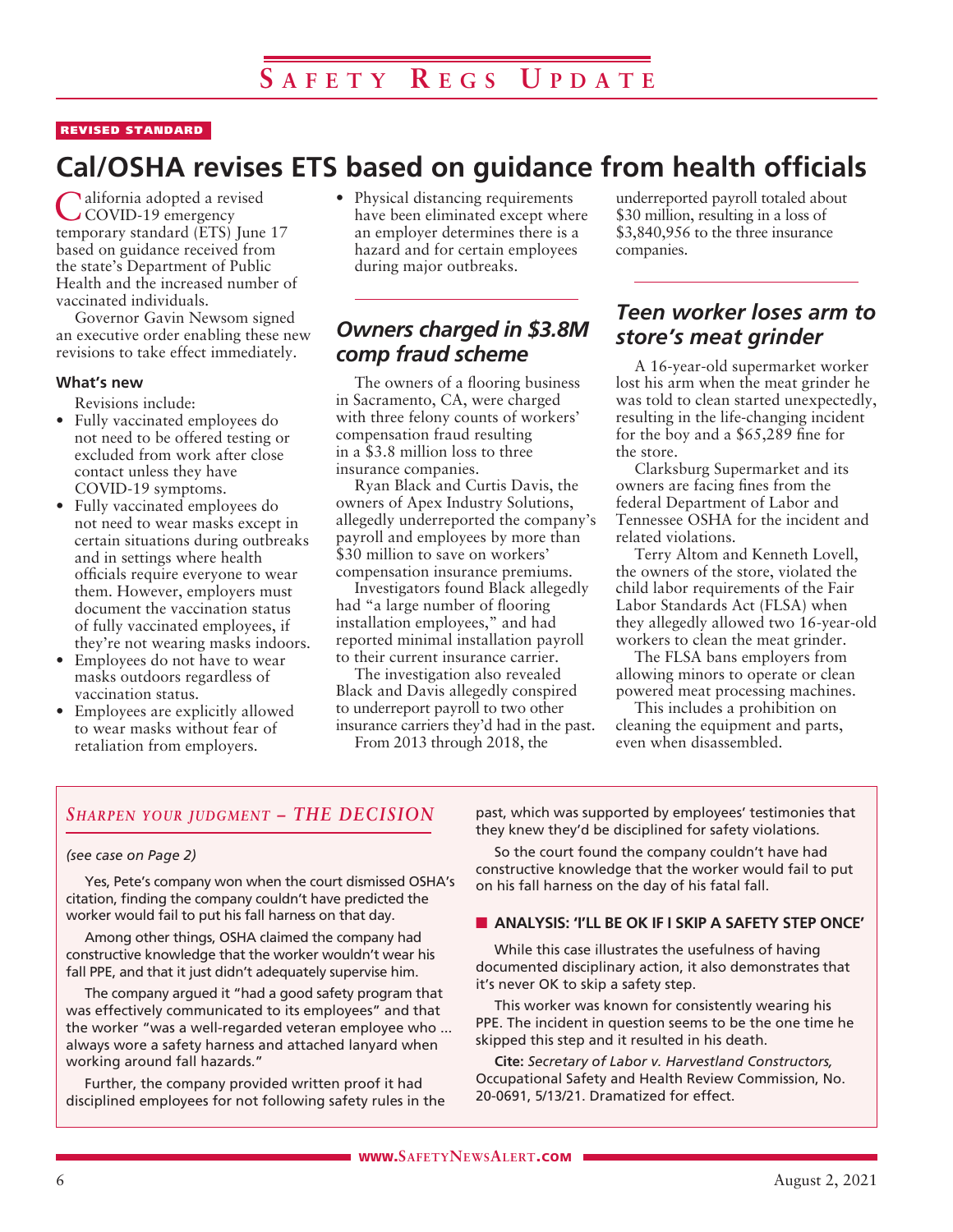# **F e d e r a l A c t i v i t i e s**

# **Government notices on workplace safety**

*Here's* SCA*'s digest of key notices that appeared recently in the* Federal Register (FR) *or on OSHA's website concerning workplace safety issues. For the FR listings and other related links, go to* SafetyCompliance Alert.com/category/federal-activities*.*

#### INJURIES

Amazon, a company that has been struggling lately with worker injury rates at its warehouses, and the National Safety Council (NSC) announced June 10 they have entered a five-year partnership to invent new ways to prevent common musculoskeletal injuries.

The two organizations plan to work together to prevent workplace injuries such as sprains and strains.

This new, "first-of-its-kind" partnership kicks off in June, during National Safety Month, and will focus its first year on launching an advisory council, identifying research partners, analyzing existing data and developing grants and programs.

Amazon, which recently spent more than \$1 billion on new safety measures to address the 5.9 serious injuries per 100 workers injury rate at its warehouses, contributed \$12 million to make the partnership possible.

#### WHISTLEBLOWER

The Department of Labor (DOL) is suing a Pennsylvania manufacturer and its owner after they allegedly fired a worker who brought up safety concerns and asked several times for PPE to safely operate equipment.

Before the employee was injured while operating the equipment, a supervisor denied his multiple requests for safety gloves.

The lawsuit was filed in the U.S. District Court for the Middle District of Pennsylvania against Midvale Paper Box Co. and its owner David Frank.

Through the lawsuit, DOL seeks to: • prevent Frank and his company

- from violating whistleblower provisions
- order them to reinstate and pay the

employee for all past and future lost wages resulting from the termination, and

order them to post a notice stating that they will not discriminate against employees for engaging in whistleblower activities.

In October 2017, OSHA inspected the facility following a complaint the company failed to provide PPE and lockout/tagout training.

Following the inspection, the employee made two more requests for safety gloves and was allegedly denied both times. He was eventually fired, leading to the complaint with OSHA.

DOL says the company "terminated the worker in retaliation for multiple requests for gloves, participating in OSHA's safety investigation and their mistaken belief that the worker filed the safety complaint that initiated the investigation."

#### COURT DECISION

A lawsuit workers brought against a hospital over a mandatory COVID-19 vaccination policy was rejected by a federal judge who found "the public's interest in having a hospital capable of caring for patients during a pandemic far outweighs the vaccination preferences of 116 employees.'

The employees of Houston Methodist Hospital had either already been fired or were in danger of being terminated, so they requested a temporary restraining order to block enforcement of the policy, which the judge denied, according to law firm Greenberg Traurig.

The federal judge for the Southern District of Texas found the claims failed because the state's wrongful termination law only protects employees from being terminated for refusing to commit acts that would result in criminal penalties for the worker.

Since the employees didn't claim an illegal act was involved, their case failed.

Their coercion claim also failed because the judge said they could freely reject the vaccine and find work elsewhere.

#### **THE COVID HEALTHCARE ETS**

The Association of Occupational Health Professionals in Healthcare (AOHP) released a comprehensive list of resources for navigating federal OSHA's COVID-19 Healthcare Emergency Temporary Standard.

The document is meant to provide information about the COVID-19 ETS and to help implement worker protections based on the standard's requirements.

This includes:

- a COVID-19 plan template
- a worksite checklist and hazard job analysis
- webinars, and
- various tools and information on the ETS.

**What safety officers told us**

Over the past several years, the number of fatalities from harmful environments or substances has increased.

**More info:** *aohp.org/aohp/ COVIDVaccine.aspx*

# True or false? 2019 **642** 2018 **621** 2017 **531** 2016 **518**

**Source:** U.S. Bureau of Labor Statistics

Harmful environments/substances include extreme heat, which caused 53 deaths in 2019, and electricity, the cause of 166 deaths in the same time frame.

*Each issue of* SCA *contains an exclusive survey to give safety professionals insight into what their peers nationwide are thinking and doing.*

#### **WHERE TO GET HELP**

**N RESOURCES FOR NAVIGATING**